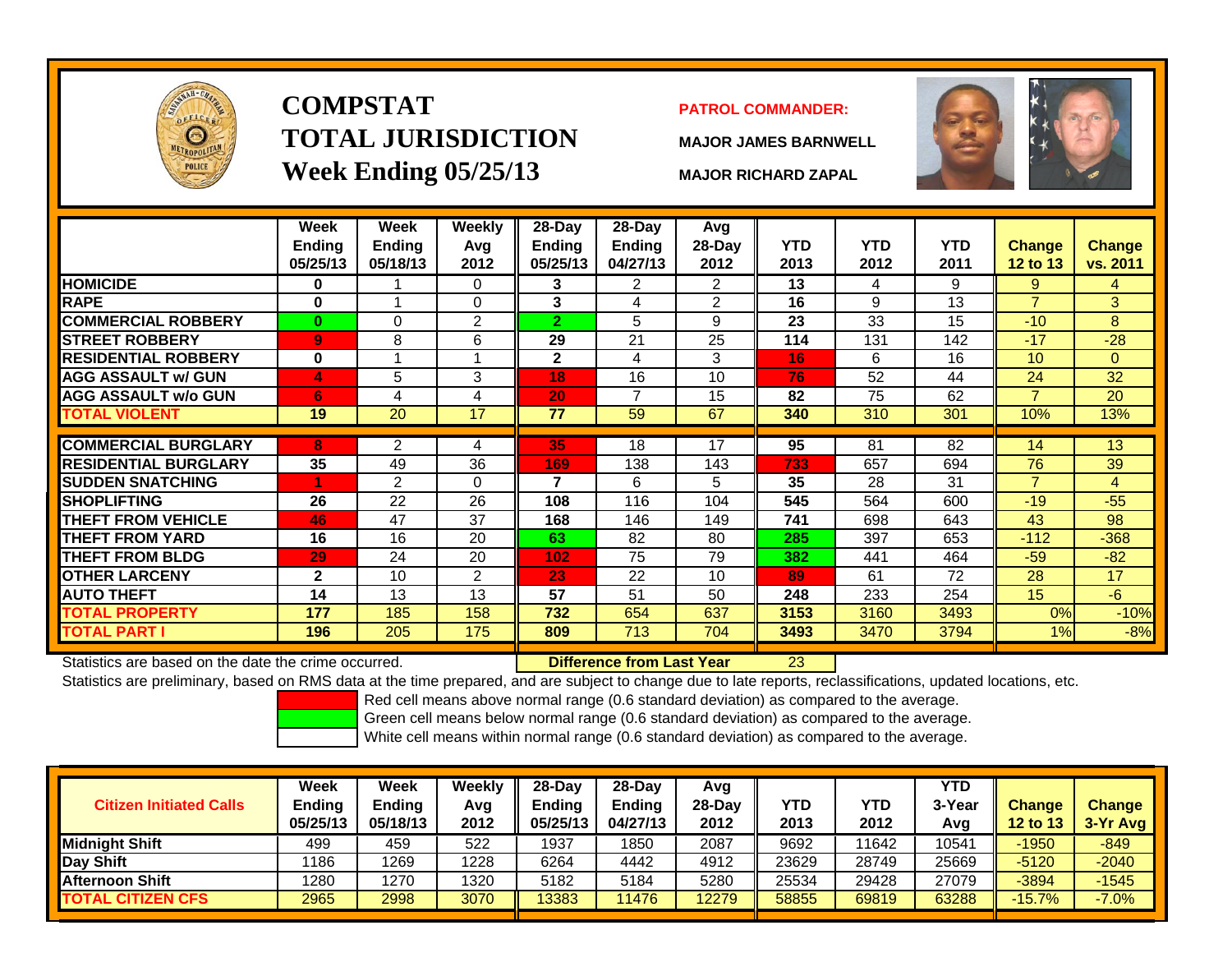

**COMPSTATWEST CHATHAM PRECINCTWeek Ending 05/25/13**

**PRECINCT COMMANDER:**

**CAPT. PHILIP REILLEY**



|                             | Week          | Week           | <b>Weekly</b>  | $28-Day$ | 28-Day         | <b>Avg</b>     |            |                |                |                 |                |
|-----------------------------|---------------|----------------|----------------|----------|----------------|----------------|------------|----------------|----------------|-----------------|----------------|
|                             | <b>Ending</b> | <b>Ending</b>  | Avg            | Endina   | <b>Endina</b>  | 28-Day         | <b>YTD</b> | <b>YTD</b>     | <b>YTD</b>     | <b>Change</b>   | <b>Change</b>  |
|                             | 05/25/13      | 05/18/13       | 2012           | 05/25/13 | 04/27/13       | 2012           | 2013       | 2012           | 2011           | <b>12 to 13</b> | vs. 2011       |
| <b>HOMICIDE</b>             | 0             | 0              | $\Omega$       | 0        | 0              | 0              |            | $\Omega$       | $\overline{2}$ |                 | $-1$           |
| <b>RAPE</b>                 | $\bf{0}$      | 0              | $\Omega$       |          | $\Omega$       |                | 3          | 3              | 3              | $\Omega$        | $\overline{0}$ |
| <b>COMMERCIAL ROBBERY</b>   | $\bf{0}$      | 0              | $\Omega$       | $\bf{0}$ | $\Omega$       | $\overline{2}$ | 4          | 7              | 3              | $-3$            | $\mathbf{1}$   |
| <b>STREET ROBBERY</b>       | $\bf{0}$      | 0              |                | $\bf{0}$ |                | 3              | 13         | 16             | 15             | $-3$            | $-2$           |
| <b>RESIDENTIAL ROBBERY</b>  | $\bf{0}$      | 0              | $\Omega$       | $\bf{0}$ |                | $\Omega$       | 3          | $\Omega$       | 4              | 3               | $-1$           |
| <b>AGG ASSAULT w/ GUN</b>   | $\bf{0}$      | 0              | 0              | $\bf{0}$ | 3              |                | 8          | 6              | 12             | $\overline{2}$  | $-4$           |
| <b>AGG ASSAULT w/o GUN</b>  | $\bf{0}$      | 2              | 4              | 4        |                | 2              | 12         | 13             | 16             | $-1$            | $-4$           |
| <b>TOTAL VIOLENT</b>        | $\bf{0}$      | $\overline{2}$ | $\overline{2}$ | 5        | 6              | 9              | 44         | 45             | 55             | $-2%$           | $-20%$         |
|                             |               |                |                |          |                |                |            |                |                |                 |                |
| <b>COMMERCIAL BURGLARY</b>  | $\bf{0}$      | 0              |                | 0        | 4              | 3              | 12         | 6              | 11             | 6               |                |
| <b>RESIDENTIAL BURGLARY</b> | 4             | 3              | 6              | 17       | 21             | 23             | 123        | 90             | 115            | 33              | 8              |
| <b>SUDDEN SNATCHING</b>     | 0             | 0              | $\Omega$       | $\bf{0}$ | $\Omega$       |                | 0          | $\overline{2}$ | 5              | $-2$            | $-5$           |
| <b>SHOPLIFTING</b>          |               | 3              | 2              | 5.       | 13             | 10             | 59         | 54             | 58             | 5               | 1              |
| <b>THEFT FROM VEHICLE</b>   | 6             | 3              | 5              | 18       | 14             | 22             | 98         | 91             | 112            | $\overline{7}$  | $-14$          |
| <b>THEFT FROM YARD</b>      | 5             | 0              | 3              | 6        | 12             | 13             | 37         | 72             | 111            | $-35$           | $-74$          |
| <b>THEFT FROM BLDG</b>      | $\mathbf{2}$  | 3              | 3              | 13       | 13             | 12             | 55         | 80             | 75             | $-25$           | $-20$          |
| <b>OTHER LARCENY</b>        | 0             | 0              | 0              |          | 2              | $\overline{2}$ | 7          | 10             | 17             | $-3$            | $-10$          |
| <b>AUTO THEFT</b>           | $\mathbf{2}$  | 4              | $\overline{2}$ | 9        | $\overline{7}$ | $\overline{ }$ | 38         | 30             | 65             | 8               | $-27$          |
| <b>TOTAL PROPERTY</b>       | 20            | 16             | 23             | 69       | 86             | 91             | 429        | 435            | 569            | $-1%$           | $-25%$         |
| <b>TOTAL PART I</b>         | 20            | 18             | 25             | 74       | 92             | 101            | 473        | 480            | 624            | $-1%$           | $-24%$         |

Statistics are based on the date the crime occurred. **Difference from Last Year** 

Statistics are preliminary, based on RMS data at the time prepared, and are subject to change due to late reports, reclassifications, updated locations, etc.

Red cell means above normal range (0.6 standard deviation) as compared to the average.

-7

Green cell means below normal range (0.6 standard deviation) as compared to the average.

| <b>Citizen Initiated Calls</b> | <b>Week</b><br>Ending<br>05/25/13 | <b>Week</b><br><b>Endina</b><br>05/18/13 | Weekly<br>Avg<br>2012 | 28-Dav<br><b>Endina</b><br>05/25/13 | 28-Dav<br><b>Endina</b><br>04/27/13 | Avg<br>$28-Dav$<br>2012 | YTD<br>2013 | YTD<br>2012 | YTD<br>3-Year<br>Avg | <b>Change</b><br><b>12 to 13</b> | <b>Change</b><br>3-Yr Avg |
|--------------------------------|-----------------------------------|------------------------------------------|-----------------------|-------------------------------------|-------------------------------------|-------------------------|-------------|-------------|----------------------|----------------------------------|---------------------------|
| <b>Midnight Shift</b>          | 100                               | 99                                       | 100                   | 373                                 | 339                                 | 401                     | 1903        | 2301        | 2053                 | $-398$                           | $-150$                    |
| Day Shift                      | 238                               | 236                                      | 248                   | 2296                                | 898                                 | 993                     | 4790        | 5601        | 5135                 | $-811$                           | $-345$                    |
| <b>Afternoon Shift</b>         | 244                               | 246                                      | 271                   | 993                                 | 942                                 | 1086                    | 5147        | 5778        | 5432                 | $-631$                           | $-285$                    |
| <b>TOTAL CITIZEN CFS</b>       | 582                               | 582                                      | 620                   | 3662                                | 2179                                | 2479                    | 11840       | 13680       | 12620                | $-13.5%$                         | $-6.2%$                   |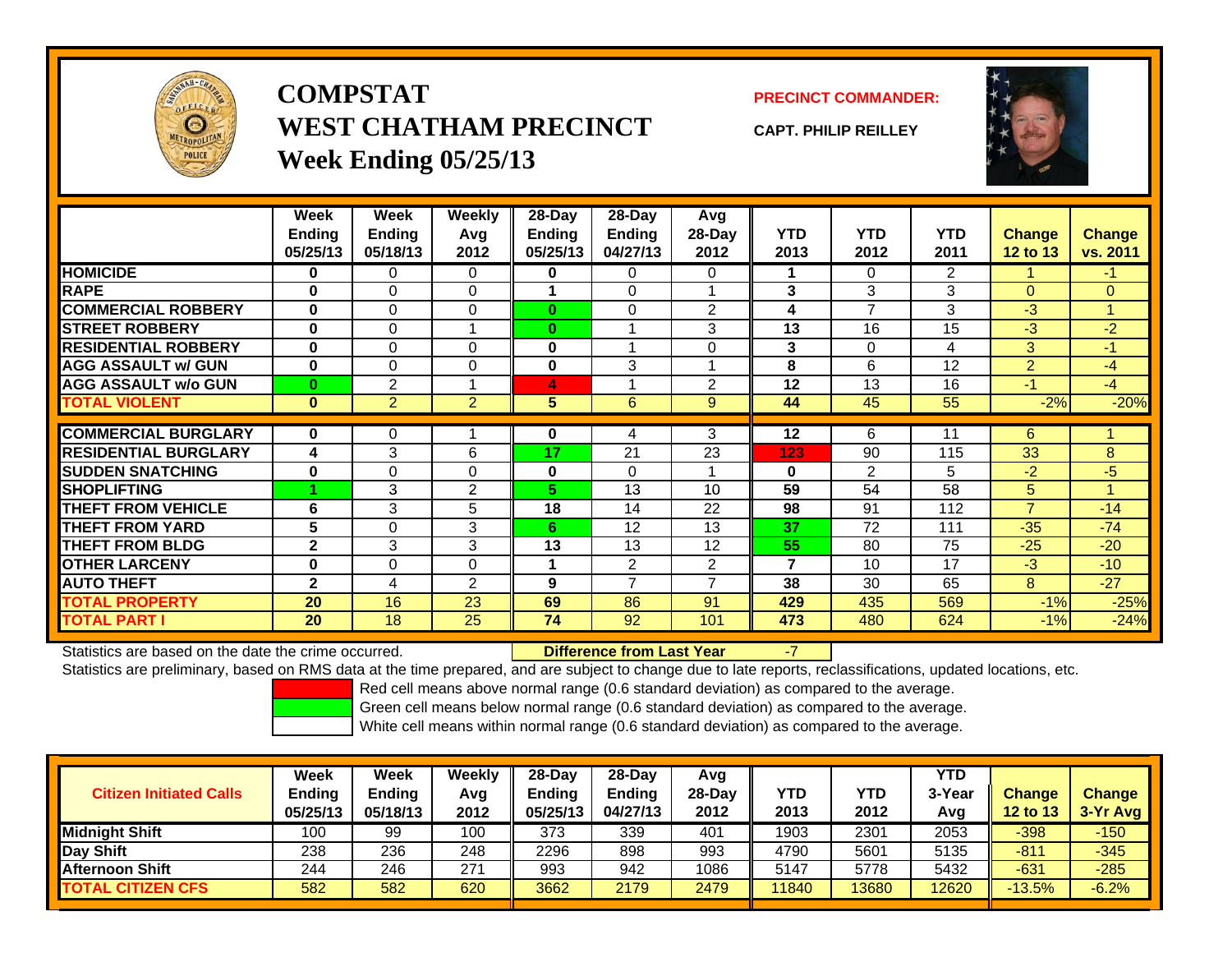

## **COMPSTATDOWNTOWN PRECINCTWeek Ending 05/25/13**

### **PRECINCT COMMANDER:**

**CAPT. MIKE WILKINS**



|                             | Week           | Week           | Weekly         | 28-Day                   | 28-Day         | Avg            |              |                |            |                                  |                |
|-----------------------------|----------------|----------------|----------------|--------------------------|----------------|----------------|--------------|----------------|------------|----------------------------------|----------------|
|                             | <b>Ending</b>  | Ending         | Avg            | Ending                   | <b>Ending</b>  | 28-Day         | <b>YTD</b>   | <b>YTD</b>     | <b>YTD</b> | <b>Change</b>                    | <b>Change</b>  |
|                             | 05/25/13       | 05/18/13       | 2012           | 05/25/13                 | 04/27/13       | 2012           | 2013         | 2012           | 2011       | 12 to 13                         | vs. 2011       |
| <b>HOMICIDE</b>             | $\bf{0}$       |                | 0              | 2                        | 0              |                | 4            | $\Omega$       | 3          | 4                                |                |
| <b>RAPE</b>                 | $\bf{0}$       | $\Omega$       | $\Omega$       | $\bf{0}$                 |                | $\Omega$       | 4            | $\overline{2}$ | 3          | $\overline{2}$                   |                |
| <b>COMMERCIAL ROBBERY</b>   | 0              | $\Omega$       | $\Omega$       | 0                        | $\Omega$       |                | $\mathbf{2}$ | 5              | 0          | -3                               | $\overline{2}$ |
| <b>STREET ROBBERY</b>       | 5              | 7              | 2              | 17                       | 10             | 8              | 47           | 43             | 34         | 4                                | 13             |
| <b>RESIDENTIAL ROBBERY</b>  | $\bf{0}$       | 1              | 0              | 1                        | 4              | 4              | 4            | 2              | 3          | $\overline{2}$                   | $\overline{A}$ |
| <b>AGG ASSAULT w/ GUN</b>   | 1              | 2              |                | $\overline{7}$           | $\overline{7}$ | 2              | 20           | 9              | 9          | 11                               | 11             |
| <b>AGG ASSAULT w/o GUN</b>  |                | $\Omega$       |                | 4                        |                | 5              | 18           | 20             | 11         | $-2$                             | $\overline{7}$ |
| <b>TOTAL VIOLENT</b>        | $\overline{7}$ | 11             | 4              | 31                       | 20             | 17             | 99           | 81             | 63         | 22%                              | 57%            |
| <b>COMMERCIAL BURGLARY</b>  |                | 0              |                | 6                        | 2              | $\overline{2}$ | 10           | 15             | 12         | -5                               | $-2$           |
| <b>RESIDENTIAL BURGLARY</b> | 5              | 8              | 3              | 26                       | 15             | 12             | 77           | 65             | 70         | 12                               | $\overline{7}$ |
| <b>SUDDEN SNATCHING</b>     | 1              | $\Omega$       |                | $\mathbf{2}$             | 3              | $\overline{2}$ | 17           | 13             | 10         |                                  | $\overline{7}$ |
|                             |                |                | $\Omega$       |                          |                |                |              |                |            | $\overline{4}$<br>$\overline{7}$ |                |
| <b>SHOPLIFTING</b>          | 3              |                | 3              | 13                       | 13             | 11             | 61           | 54             | 59         |                                  | $\overline{2}$ |
| <b>THEFT FROM VEHICLE</b>   | 8              | 13             | $\overline{7}$ | 41                       | 37             | 29             | 154          | 165            | 98         | $-11$                            | 56             |
| <b>THEFT FROM YARD</b>      | 6              | $\overline{7}$ | 5              | 25                       | 21             | 19             | 94           | 81             | 173        | 13                               | $-79$          |
| <b>THEFT FROM BLDG</b>      | $\bf{0}$       | 8              | 5              | 17                       | 7              | 18             | 69           | 98             | 102        | $-29$                            | $-33$          |
| <b>OTHER LARCENY</b>        | $\overline{2}$ | 2              |                | 10                       | 4              | $\overline{2}$ | 21           | 14             | 24         | $\overline{7}$                   | $-3$           |
| <b>AUTO THEFT</b>           | 3              | $\Omega$       | 2              | $\overline{\phantom{a}}$ | 11             | 8.             | 46           | 40             | 27         | 6                                | 19             |
| <b>TOTAL PROPERTY</b>       | 29             | 39             | 25             | 147                      | 113            | 104            | 549          | 545            | 575        | 1%                               | $-5%$          |
| <b>TOTAL PART I</b>         | 36             | 50             | 30             | 178                      | 133            | 121            | 648          | 626            | 638        | 4%                               | 2%             |

Statistics are based on the date the crime occurred. **Difference from Last Year** 

r 22

Statistics are preliminary, based on RMS data at the time prepared, and are subject to change due to late reports, reclassifications, updated locations, etc.

Red cell means above normal range (0.6 standard deviation) as compared to the average.

Green cell means below normal range (0.6 standard deviation) as compared to the average.

|                                | Week                      | Week                      | Weekly      | $28-Day$                  | $28-Day$                  | Avg            |             |                    | <b>YTD</b>    |                           |                           |
|--------------------------------|---------------------------|---------------------------|-------------|---------------------------|---------------------------|----------------|-------------|--------------------|---------------|---------------------------|---------------------------|
| <b>Citizen Initiated Calls</b> | <b>Ending</b><br>05/25/13 | <b>Ending</b><br>05/18/13 | Avg<br>2012 | <b>Ending</b><br>05/25/13 | <b>Endina</b><br>04/27/13 | 28-Dav<br>2012 | YTD<br>2013 | <b>YTD</b><br>2012 | 3-Year<br>Avg | <b>Change</b><br>12 to 13 | <b>Change</b><br>3-Yr Avg |
| <b>Midnight Shift</b>          | 120                       | 98                        | 120         | 413                       | 410                       | 480            | 2217        | 2640               | 2410          | $-423$                    | $-193$                    |
| Day Shift                      | 224                       | 206                       | 210         | 913                       | 820                       | 838            | 4270        | 4984               | 4504          | -714                      | $-234$                    |
| <b>Afternoon Shift</b>         | 246                       | 228                       | 222         | 937                       | 942                       | 889            | 4581        | 5092               | 4713          | $-511$                    | $-132$                    |
| <b>TOTAL CITIZEN CFS</b>       | 590                       | 532                       | 552         | 2263                      | 2172                      | 2207           | 11068       | 12716              | 1627          | $-13.0%$                  | $-4.8%$                   |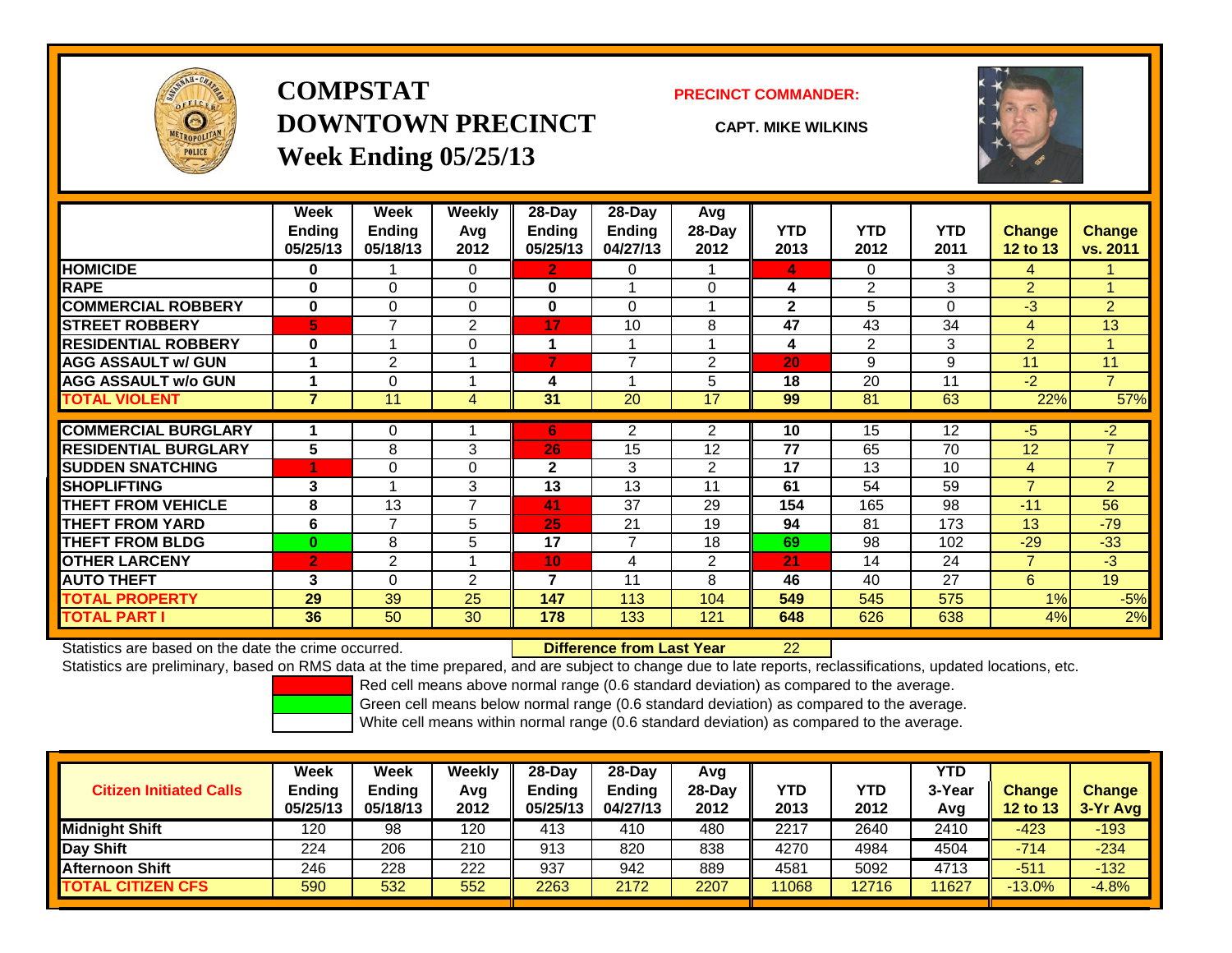

# **COMPSTATCENTRAL PRECINCT CAPT. DEVONN ADAMSWeek Ending 05/25/13**

**PRECINCT COMMANDER:**



|                             | Week<br><b>Ending</b><br>05/25/13 | Week<br><b>Ending</b><br>05/18/13 | <b>Weekly</b><br>Avg<br>2012 | 28-Day<br>Ending<br>05/25/13 | 28-Day<br><b>Ending</b><br>04/27/13 | Avg<br>$28-Day$<br>2012 | <b>YTD</b><br>2013 | <b>YTD</b><br>2012 | <b>YTD</b><br>2011 | <b>Change</b><br><b>12 to 13</b> | <b>Change</b><br>vs. 2011 |
|-----------------------------|-----------------------------------|-----------------------------------|------------------------------|------------------------------|-------------------------------------|-------------------------|--------------------|--------------------|--------------------|----------------------------------|---------------------------|
| <b>HOMICIDE</b>             | 0                                 | 0                                 | $\Omega$                     |                              | 2                                   |                         | 4                  | 3                  | 0                  |                                  | $\overline{4}$            |
| <b>RAPE</b>                 | $\bf{0}$                          |                                   | $\Omega$                     |                              |                                     | 0                       | 3                  | $\Omega$           | 3                  | 3                                | $\overline{0}$            |
| <b>COMMERCIAL ROBBERY</b>   | $\bf{0}$                          | $\Omega$                          | $\Omega$                     |                              |                                     | $\overline{2}$          | 5                  | 5                  | 2                  | $\Omega$                         | 3                         |
| <b>STREET ROBBERY</b>       |                                   |                                   | $\overline{2}$               | 4                            | 6                                   | $\overline{ }$          | 27                 | 32                 | 49                 | $-5$                             | $-22$                     |
| <b>RESIDENTIAL ROBBERY</b>  | $\bf{0}$                          | $\Omega$                          | $\Omega$                     | 0                            |                                     | $\Omega$                | 3                  | $\overline{2}$     | 1                  |                                  | $\overline{2}$            |
| <b>AGG ASSAULT w/ GUN</b>   | $\overline{2}$                    |                                   |                              | 5                            | 3                                   | 4                       | 21                 | 18                 | 16                 | 3                                | 5                         |
| <b>AGG ASSAULT w/o GUN</b>  | 3                                 |                                   |                              | 7                            |                                     | 3                       | 25                 | 15                 | 16                 | 10 <sup>°</sup>                  | 9                         |
| <b>TOTAL VIOLENT</b>        | 6                                 | 4                                 | 4                            | 19                           | 15                                  | 16                      | 88                 | 75                 | 87                 | 17%                              | 1%                        |
| <b>COMMERCIAL BURGLARY</b>  |                                   |                                   |                              |                              |                                     |                         |                    | 15                 |                    |                                  |                           |
|                             | 4<br>7                            |                                   |                              | 10                           | 8                                   | 4                       | 31                 |                    | 35                 | 16                               | -4                        |
| <b>RESIDENTIAL BURGLARY</b> |                                   | 18                                | 10                           | 52                           | 39                                  | 39                      | 196                | 189                | 189                | $\overline{7}$                   | $\overline{7}$            |
| <b>SUDDEN SNATCHING</b>     | $\bf{0}$                          | 1                                 | $\Omega$                     | $\overline{2}$               | 0                                   |                         | 6                  | 5                  | 10                 |                                  | $-4$                      |
| <b>SHOPLIFTING</b>          |                                   | 0                                 |                              | 5                            | $\overline{ }$                      | 4                       | 40                 | 10                 | 30                 | 30                               | 10                        |
| <b>THEFT FROM VEHICLE</b>   | 19                                | 9                                 | 9                            | 51                           | 42                                  | 35                      | 171                | 177                | 153                | $-6$                             | 18                        |
| <b>THEFT FROM YARD</b>      | $\overline{2}$                    | 3                                 | 5                            | 11                           | 29                                  | 20                      | 68                 | 102                | 178                | $-34$                            | $-110$                    |
| <b>THEFT FROM BLDG</b>      | 8                                 | 4                                 | 3                            | 29                           | 16                                  | 12                      | 86                 | 80                 | 108                | 6                                | $-22$                     |
| <b>OTHER LARCENY</b>        | 0                                 | 3                                 | 0                            | 5                            | $\overline{2}$                      |                         | 14                 | 9                  | 14                 | 5                                | $\overline{0}$            |
| <b>AUTO THEFT</b>           | 4                                 | 3                                 | 3                            | 16                           | 18                                  | 12                      | 67                 | 58                 | 68                 | 9                                | $-1$                      |
| <b>TOTAL PROPERTY</b>       | 45                                | 42                                | 32                           | 181                          | 161                                 | 128                     | 679                | 645                | 785                | 5%                               | $-14%$                    |
| <b>TOTAL PART I</b>         | 51                                | 46                                | 36                           | 200                          | 176                                 | 145                     | 767                | 720                | 872                | 7%                               | $-12%$                    |

Statistics are based on the date the crime occurred. **Difference from Last Year** 

47

Statistics are preliminary, based on RMS data at the time prepared, and are subject to change due to late reports, reclassifications, updated locations, etc.

Red cell means above normal range (0.6 standard deviation) as compared to the average.

Green cell means below normal range (0.6 standard deviation) as compared to the average.

|                                | <b>Week</b>   | Week     | Weekly | $28-Dav$      | 28-Day        | Avg      |            |            | YTD    |                 |               |
|--------------------------------|---------------|----------|--------|---------------|---------------|----------|------------|------------|--------|-----------------|---------------|
| <b>Citizen Initiated Calls</b> | <b>Ending</b> | Ending   | Avg    | <b>Ending</b> | <b>Ending</b> | $28-Dav$ | <b>YTD</b> | <b>YTD</b> | 3-Year | <b>Change</b>   | <b>Change</b> |
|                                | 05/25/13      | 05/18/13 | 2012   | 05/25/13      | 04/27/13      | 2012     | 2013       | 2012       | Avg    | <b>12 to 13</b> | $3-Yr$ Avg    |
| <b>Midnight Shift</b>          | 116           | 98       | 116    | 445           | 399           | 463      | 2096       | 2524       | 2304   | $-428$          | $-208$        |
| Day Shift                      | 259           | 291      | 269    | 1047          | 964           | 1078     | 4990       | 6223       | 5071   | -1233           | $-81$         |
| <b>Afternoon Shift</b>         | 274           | 257      | 291    | 1109          | 1122          | 1163     | 5417       | 6434       | 5913   | $-1017$         | $-496$        |
| <b>TOTAL CITIZEN CFS</b>       | 649           | 646      | 676    | 2601          | 2485          | 2704     | 12503      | 15181      | 13289  | $-17.6%$        | $-5.9%$       |
|                                |               |          |        |               |               |          |            |            |        |                 |               |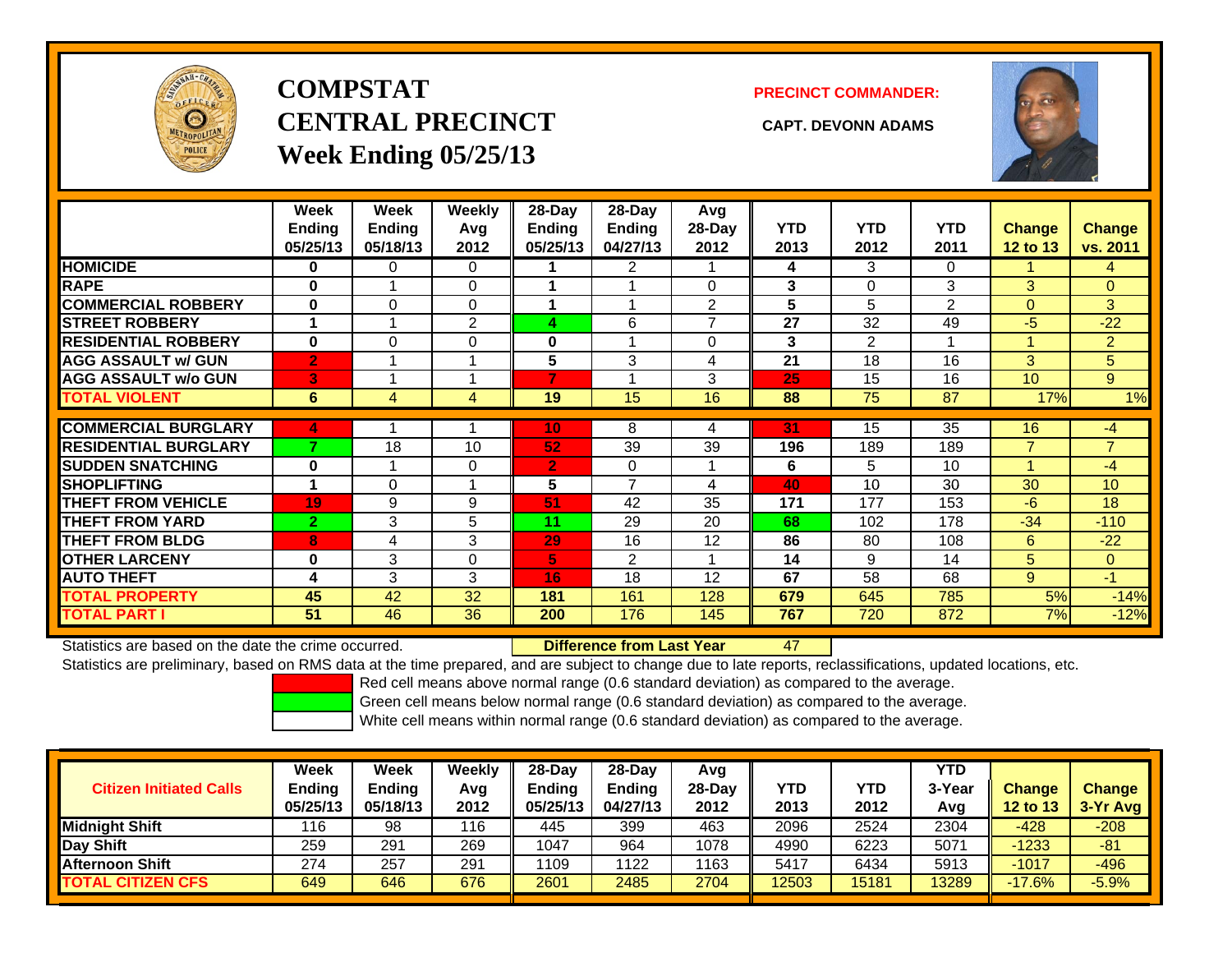

**COMPSTATSOUTHSIDE PRECINCT CAPT. DEAN FAGERSTROMWeek Ending 05/25/13**

## **PRECINCT COMMANDER:**



|                             | Week<br><b>Ending</b><br>05/25/13 | Week<br>Ending<br>05/18/13 | Weekly<br>Avg<br>2012 | 28-Day<br>Ending<br>05/25/13 | $28$ -Day<br><b>Ending</b><br>04/27/13 | Avg<br>$28-Day$<br>2012 | <b>YTD</b><br>2013 | <b>YTD</b><br>2012 | <b>YTD</b><br>2011 | <b>Change</b><br>12 to 13 | Change<br>vs. 2011 |
|-----------------------------|-----------------------------------|----------------------------|-----------------------|------------------------------|----------------------------------------|-------------------------|--------------------|--------------------|--------------------|---------------------------|--------------------|
| <b>HOMICIDE</b>             | 0                                 | 0                          | 0                     | 0                            | 0                                      | 0                       | $\mathbf{2}$       | $\Omega$           | 3.                 | 2                         | $-1$               |
| <b>RAPE</b>                 | O                                 | $\Omega$                   | $\Omega$              | 0                            |                                        | 0                       | 3                  | $\mathfrak{p}$     | 3                  |                           | $\Omega$           |
| <b>COMMERCIAL ROBBERY</b>   | $\bf{0}$                          | 0                          |                       | $\bf{0}$                     | 3                                      | 3                       | 6                  | 13                 | 8                  | -7                        | $-2$               |
| <b>STREET ROBBERY</b>       | 1                                 | 0                          |                       | 5                            | $\Omega$                               | 4                       | 9                  | 24                 | 30                 | $-15$                     | $-21$              |
| <b>RESIDENTIAL ROBBERY</b>  | $\bf{0}$                          | 0                          | $\Omega$              | 0                            |                                        |                         | $\mathbf 2$        | 2                  | 5                  | $\Omega$                  | $-3$               |
| <b>AGG ASSAULT w/ GUN</b>   | $\bf{0}$                          | 0                          | $\mathbf 0$           | $\mathbf{2}$                 |                                        |                         | 8                  | 6                  | 3                  | 2                         | 5                  |
| <b>AGG ASSAULT w/o GUN</b>  | $\bf{0}$                          |                            |                       | 3                            |                                        | 2                       | 17                 | 13                 | 9                  | 4                         | 8                  |
| <b>TOTAL VIOLENT</b>        | 1                                 |                            | 3 <sup>1</sup>        | 10                           | $\overline{7}$                         | 12                      | 47                 | 60                 | 61                 | $-22%$                    | $-23%$             |
|                             |                                   |                            |                       |                              |                                        |                         |                    |                    |                    |                           |                    |
| <b>COMMERCIAL BURGLARY</b>  | $\mathbf{2}$                      | 0                          |                       | 16                           | 3                                      | 6                       | 26                 | 34                 | 12                 | -8                        | 14                 |
| <b>RESIDENTIAL BURGLARY</b> | 8                                 | 10                         | 8                     | 32                           | 28                                     | 31                      | 153                | 155                | 131                | $-2$                      | 22                 |
| <b>SUDDEN SNATCHING</b>     | $\bf{0}$                          | 1                          | $\Omega$              | $\overline{2}$               | 3                                      |                         | 7                  | 5                  | 0                  | 2                         | $\overline{7}$     |
| <b>SHOPLIFTING</b>          | 15                                | 15                         | 14                    | 62                           | 54                                     | 57                      | 259                | 306                | 336                | $-47$                     | $-77$              |
| <b>THEFT FROM VEHICLE</b>   | 5                                 | 15                         | 8                     | 32                           | 26                                     | 33                      | 174                | 128                | 112                | 46                        | 62                 |
| <b>THEFT FROM YARD</b>      | $\mathbf{2}$                      | 3                          | 3                     | 9                            | 8                                      | 13                      | 37                 | 75                 | 63                 | $-38$                     | $-26$              |
| <b>THEFT FROM BLDG</b>      | 10                                | 6                          | 5                     | 27                           | 30                                     | 19                      | 97                 | 105                | 93                 | -8                        | $\overline{4}$     |
| <b>OTHER LARCENY</b>        | 0                                 | 3                          | $\Omega$              | 4                            | 10                                     | $\overline{2}$          | 30                 | 9                  | 8                  | 21                        | 22                 |
| <b>AUTO THEFT</b>           |                                   | 3                          | 3                     | 10                           | 7                                      | 13                      | 50                 | 62                 | 48                 | $-12$                     | $\overline{2}$     |
| <b>TOTAL PROPERTY</b>       | 43                                | 56                         | 43                    | 194                          | 169                                    | 173                     | 833                | 879                | 803                | $-5%$                     | 4%                 |
| <b>TOTAL PART I</b>         | 44                                | 57                         | 46                    | 204                          | 176                                    | 185                     | 880                | 939                | 864                | $-6%$                     | 2%                 |

Statistics are based on the date the crime occurred. **Difference from Last Year** 

### r -59

Statistics are preliminary, based on RMS data at the time prepared, and are subject to change due to late reports, reclassifications, updated locations, etc.

Red cell means above normal range (0.6 standard deviation) as compared to the average.

Green cell means below normal range (0.6 standard deviation) as compared to the average.

| <b>Citizen Initiated Calls</b> | Week<br><b>Ending</b><br>05/25/13 | Week<br><b>Ending</b><br>05/18/13 | Weeklv<br>Avg<br>2012 | $28-Day$<br><b>Ending</b><br>05/25/13 | $28-Day$<br><b>Ending</b><br>04/27/13 | Avg<br>28-Dav<br>2012 | YTD<br>2013 | YTD<br>2012 | YTD<br>3-Year<br>Avg | <b>Change</b><br><b>12 to 13</b> | <b>Change</b><br>3-Yr Avg |
|--------------------------------|-----------------------------------|-----------------------------------|-----------------------|---------------------------------------|---------------------------------------|-----------------------|-------------|-------------|----------------------|----------------------------------|---------------------------|
| <b>Midnight Shift</b>          | 76                                | 89                                | 91                    | 347                                   | 351                                   | 363                   | 1673        | 1996        | 1827                 | $-323$                           | $-154$                    |
| Day Shift                      | 226                               | 257                               | 239                   | 954                                   | 880                                   | 956                   | 4694        | 5769        | 5071                 | $-1075$                          | $-377$                    |
| <b>Afternoon Shift</b>         | 218                               | 254                               | 253                   | 958                                   | 1010                                  | 1012                  | 4845        | 5641        | 5142                 | $-796$                           | $-297$                    |
| <b>TOTAL CITIZEN CFS</b>       | 520                               | 600                               | 583                   | 2259                                  | 2241                                  | 2330                  | 11212       | 13406       | 12040                | $-16.4%$                         | $-6.9%$                   |